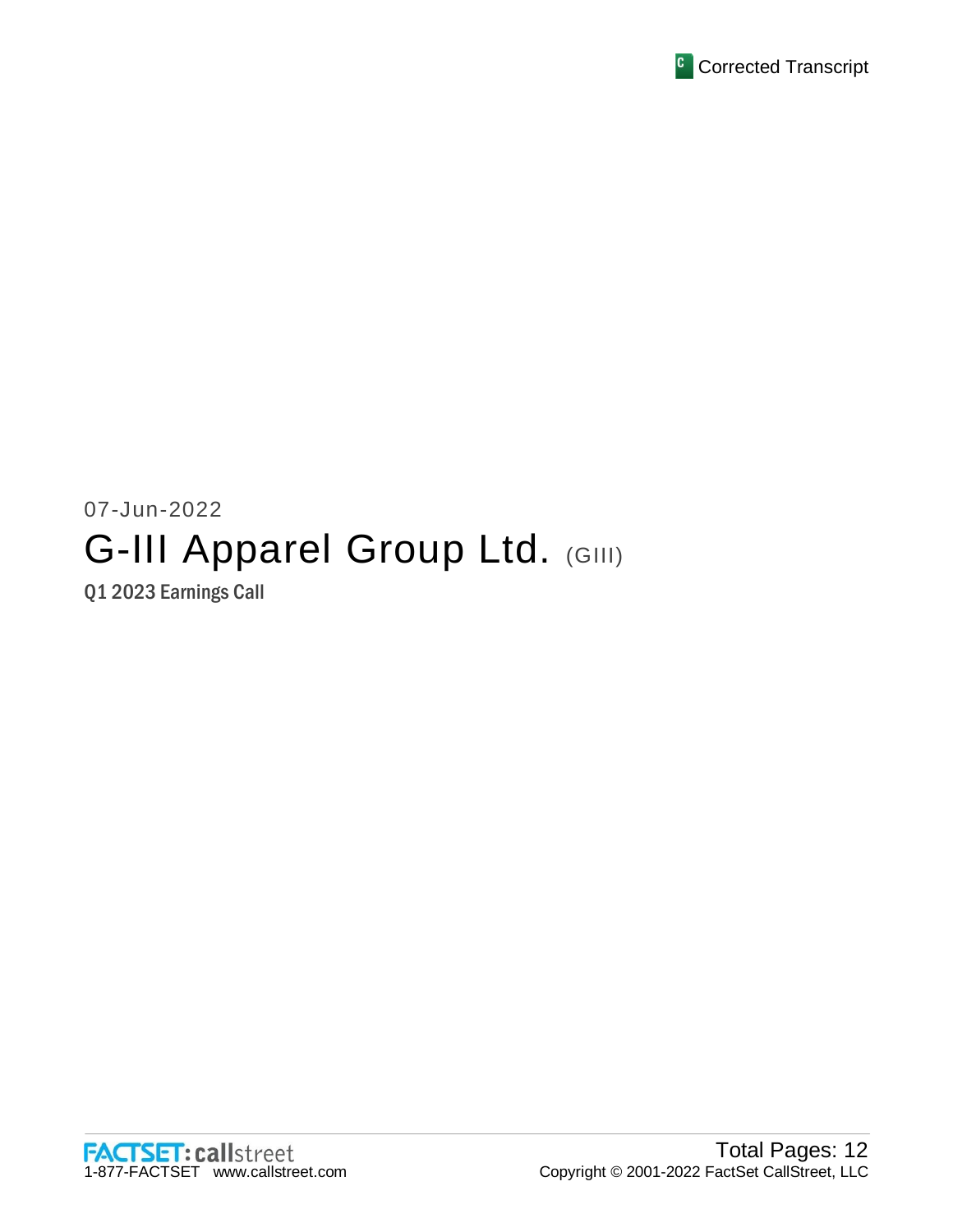## **CORPORATE PARTICIPANTS**

#### Neal S. Nackman

Chief Financial Officer & Treasurer, G-III Apparel Group Ltd.

Morris Goldfarb

Chairman & Chief Executive Officer, G-III Apparel Group Ltd.

## **OTHER PARTICIPANTS**

Alec Legg Analyst, B. Riley Securities, Inc.

Dana Lauren Telsey Analyst, Telsey Advisory Group LLC

## **MANAGEMENT DISCUSSION SECTION**

**Operator**: Ladies and gentlemen, thank you for standing by and welcome to the G-III Apparel Group First Quarter Fiscal 2023 Earnings Call. At this time, all participants are in a listen-only mode. After the speaker's presentation, there will be a question-and-answer session. [Operator Instructions]

.....................................................................................................................................................................................................................................................................

.....................................................................................................................................................................................................................................................................

I would now like to turn the call over to your host Neal Nackman, the company's, CFO. You may begin.

### Neal S. Nackman

Chief Financial Officer & Treasurer, G-III Apparel Group Ltd.

Good morning and thank you for joining us. Before we begin, I would like to remind participants that certain statements made on today's call and in the Q&A session may constitute forward-looking statements within the meaning of the federal securities laws. Forward-looking statements are not guarantees, and actual results may differ materially from those expressed or implied in forward-looking statements. Important factors that could cause actual results of operations or the financial condition of the company to differ are discussed in the documents filed by the company with the SEC. The company undertakes no duty to update any forward-looking statements.

.....................................................................................................................................................................................................................................................................

In addition, during the call, we will refer to non-GAAP net income, non-GAAP net income per diluted share and adjusted EBITDA which are all non-GAAP financial measures. We have provided reconciliations of these non-GAAP financial measures to GAAP measures in our press release, which is also available on our website. Also disclosed in our press release for your reference are last year's GAAP to non-GAAP results by quarter.

.....................................................................................................................................................................................................................................................................

I will now turn the call over to our Chairman and Chief Executive Officer, Morris Goldfarb.

## Morris Goldfarb

Chairman & Chief Executive Officer, G-III Apparel Group Ltd.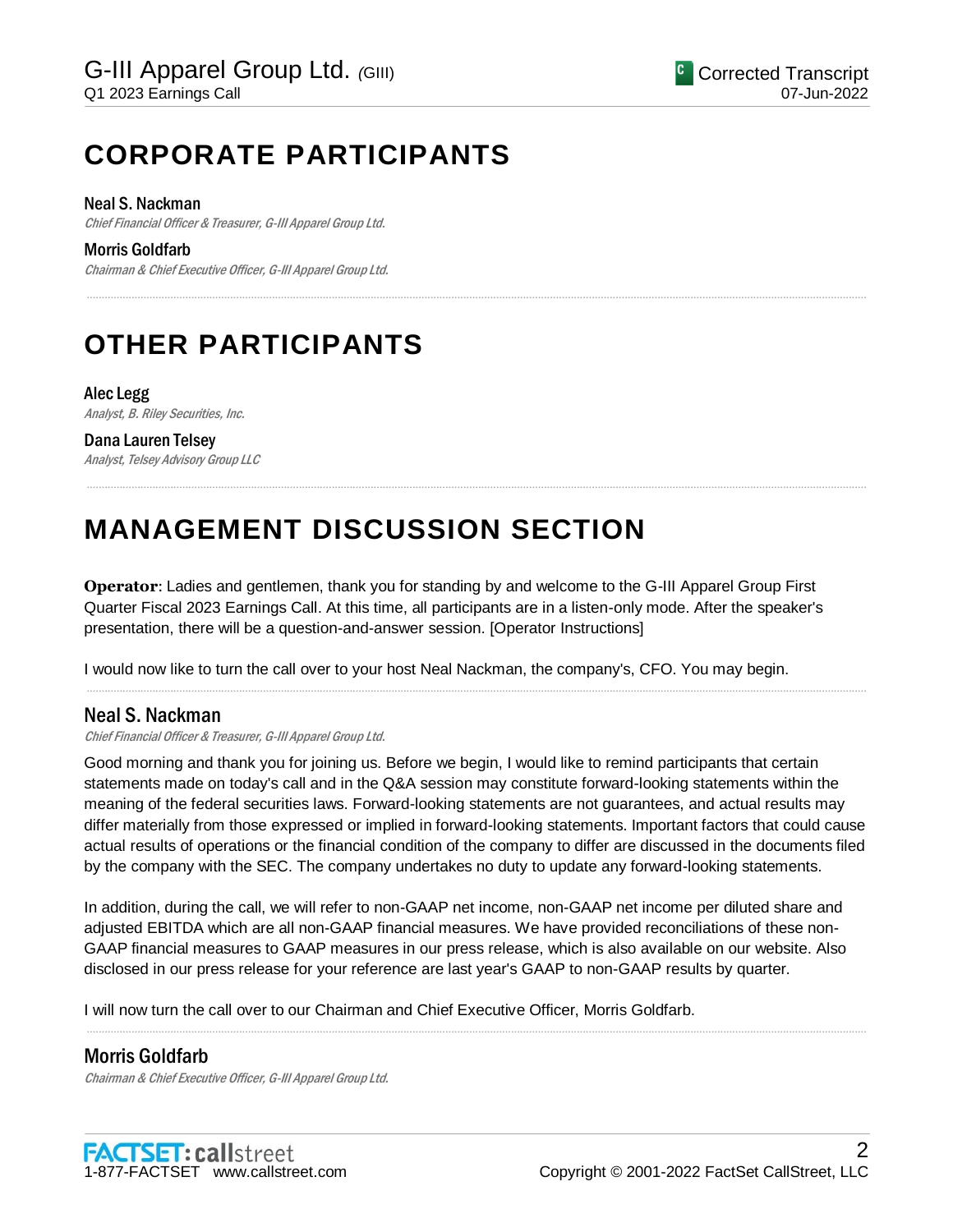Good morning and thank you for joining us. Also joining me today is Neal Nackman, our Chief Financial Officer. We entered the fiscal year with strong momentum that continued throughout the first quarter of fiscal 2023 and exceeded both our top and bottom line guidance. As people go back to work, resume socializing and life continues to return to normal, customers are shopping to refresh their wardrobes and demand for our product remains strong.

Our retail partners are seeing significant growth in sales of our power brands DKNY, Donna Karan, Calvin Klein, Tommy Hilfiger and Karl Lagerfeld Paris. Given the positioning of our brands and better department stores, our business is much less impacted by the recent inflationary pressures, in particular our status brands Vilebrequin and Karl Lagerfeld are even further insulated on pace with the overall luxury market.

G-III has been able to successfully navigate a continued globally challenged environment because of our experienced leadership and agile world-class teams, our dominance across a broad range of categories, our flexibility in creating product, and a well-developed supply chain infrastructure which is one of our competitive strengths. This strong foundation and our entrepreneurial culture has enabled us to quickly pivot resources to anticipate and deliver right merchandise and the right categories with the right price point at the right time.

We're confident in our business and future growth opportunities and are raising our outlook. Net sales for the first quarter were \$689 million, an increase of 33% compared to last year's first quarter net sales of \$520 million above our guidance by approximately 15%. Net sales were approximately 9% above pre-pandemic levels. Non-GAAP net income was \$0.72 per diluted share compared to non-GAAP net income of \$0.50 per share in the first quarter last year.

Now, I'll update you on progress for each of our key priorities to deliver continued long-term profitable growth. Our first priority is to drive our power brands across categories. This was another strong quarter for our wholesale business registering growth across the board that once again outpaced our expectations. At G-III, our team is agile, moves quickly and has the foresight to see where the market is going.

When the pandemic hit, we quickly focused on driving our casual divisions including jeans, athleisure, casual sportswear and footwear growing them significantly over pre-pandemic fiscal 2020 levels. These businesses continued to perform well with sales slightly up compared to last year. In anticipation of people resuming social activities, we've once again rebalanced our mix. With sales up overall across our divisions, we decreased penetration of casual pandemic categories and shifted our production into more polished products, including dresses and career wear. These post-pandemic categories are now seeing strong acceleration in sales up over 35% to last year with AURs increasing over 25%.

Additionally, we shifted our production calendars to bring in inventory earlier and are well positioned to capture this robust demand. Outerwear also performed well. The cold weather in the first quarter of this year fueled broadbased demand for our lighter seasonally functional collections. For the fall 2022 season, we're prepared with inventory, have strong orders and a high single-digit list in average AURs. This was a particularly good quarter for our growing handbag business for Calvin Klein, DKNY and Karl Lagerfeld Paris.

Our newly launched Karl Lagerfeld handbags have gained substantial scale and doubled in distribution from last year now available on approximately 450 doors in North America. We had strength in dressier footwear and fashion sneakers for DKNY and Karl Lagerfeld Paris which are driving increases in AURs. Our second priority is to expand our portfolio through ownership of brands and their licensing opportunities.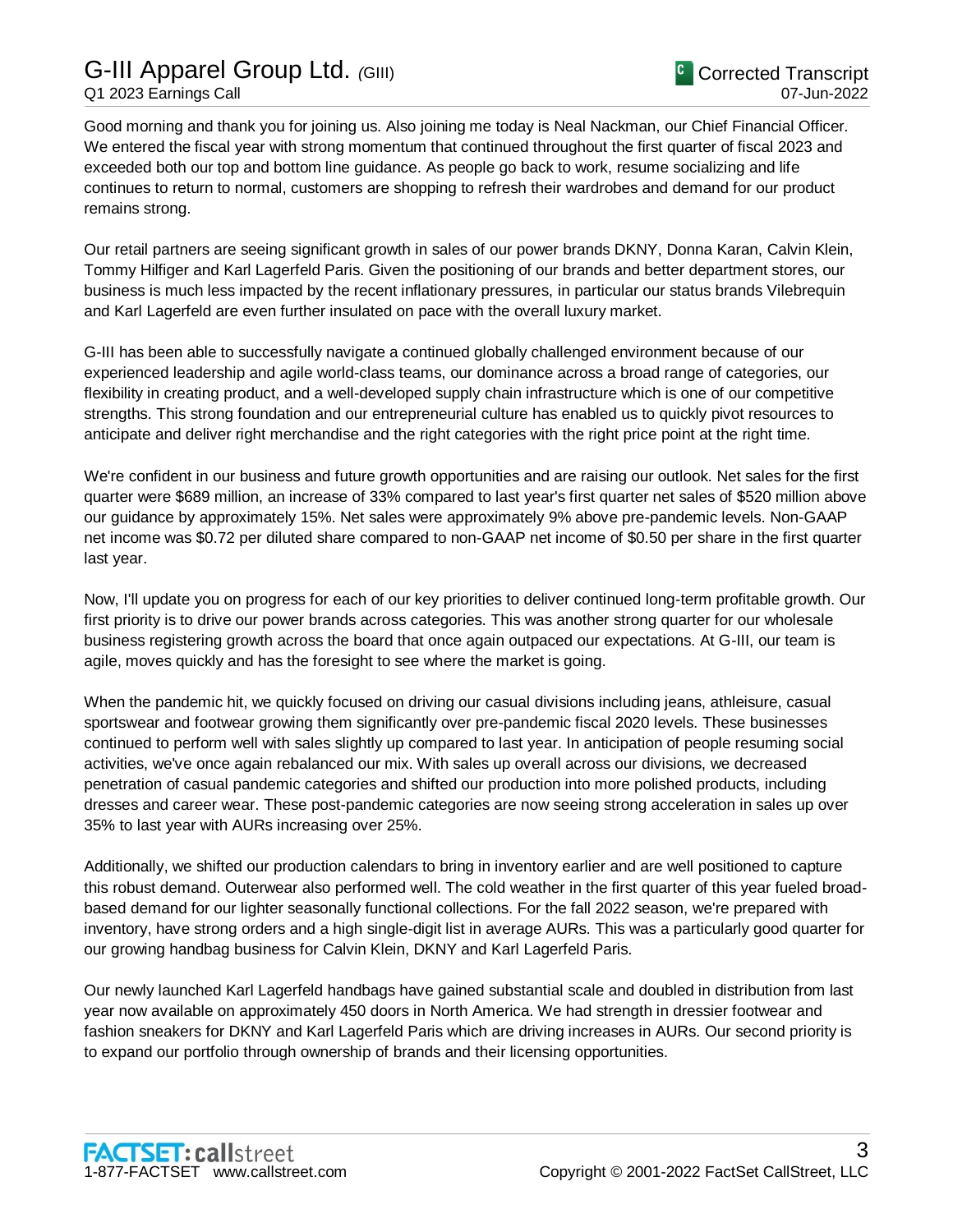Last month, we announced the acquisition of Karl Lagerfeld, which is an exciting milestone as it furthers all our strategic priorities. Given our track record of launching and growing this and other brands in North America along with the brands globally recognized the significance, we're confident in its future success. Additionally, we have a seven-year working relationship with Pier Paolo Righi, the brand's CEO and his management team and feel good about their ability to continue to guide this business.

Our collective expertise will accelerate its growth. Importantly, a 100% ownership of Karl Lagerfeld furthers our geographic reach. In our licensing division, we've created a well-developed capability that is a significant profit driver. Licensing a broader range of categories also expands our customer base. With the addition of Karl Lagerfeld, we now expect to generate over \$65 million in annual royalty income. Across our own brands, we work with some of the best partners in categories that include fragrance, eyewear, intimates, kids and home.

This past quarter, we renewed some of our top licenses for DKNY and lined up licenses for Sonia Rykiel in kids, shoes and jewelry. Our third priority is to maximize omni-channel opportunities and leverage data. About a year ago, we accelerated our investment in digital and created a cohesive omni-channel strategy centered around the customer. We have the right team in place with technology and performance marketing experts along with new data analysts who are driving our business and our focus on utilizing data to learn more about our customers is yielding results.

Compared to pre-pandemic levels, digital sales of our product for the quarter were up approximately 60%. In addition, to our own direct-to-consumer segment, we have a strong omni-channel business with our retail partners. Our brands hold a significant presence on their growing websites and occupy some of the most desirable real estate in their stores. We're capturing market share as consumers are increasingly returning to stores for categories such as dresses and career wear. Our ability to deliver across channels continues to elevate our position as a vendor of choice to our retail partners.

Additionally, we've made minority investments in two emerging digitally native companies. These strategic investments create an exciting mutually beneficial relationship. We will test and learn in this space by using their technological expertise. It also provides us with revenue growth opportunities through product development and providing them supply chain services. Another component of our omni-channel is our own DKNY and Karl Lagerfeld Paris retail operations. We had a rebound in traffic despite continued challenges in tourism. Some store sales were up 30% for DKNY and 50% for Karl Lagerfeld.

This year we will add seven new Karl Lagerfeld Paris locations and will close about the same number of underperforming DKNY stores. We're focused on further driving omni-channel growth by improving the customers experience both digitally and in our brick-and-mortar stores. Our digitally focused brand marketing campaigns for DKNY and Karl Lagerfeld Paris are delivering results. Both businesses are growing their communities of loyalists with a curated group of celebrities and social media influencers. We're increasing our investment in performance and data-driven marketing in addition to developing our CRM capabilities.

Karl Lagerfeld's [indiscernible] (00:12:02) marketing will focus on its collaboration with Cara Delevingne, this will be a global branding initiative launching first in New York for fashion week followed by Dubai and Milan and wrapping up in Paris. Marketing investments in our own brands have contributed to building significant businesses as well as a wider consumer awareness and great brand equity. Our fourth priority is to extend our reach by developing our European based brand portfolio.

The Karl Lagerfeld acquisition significantly furthers our progress in this area together with the opportunities ahead for Vilebrequin, Sonia Rykiel and DKNY. We're developing our infrastructure, leveraging our leadership talent and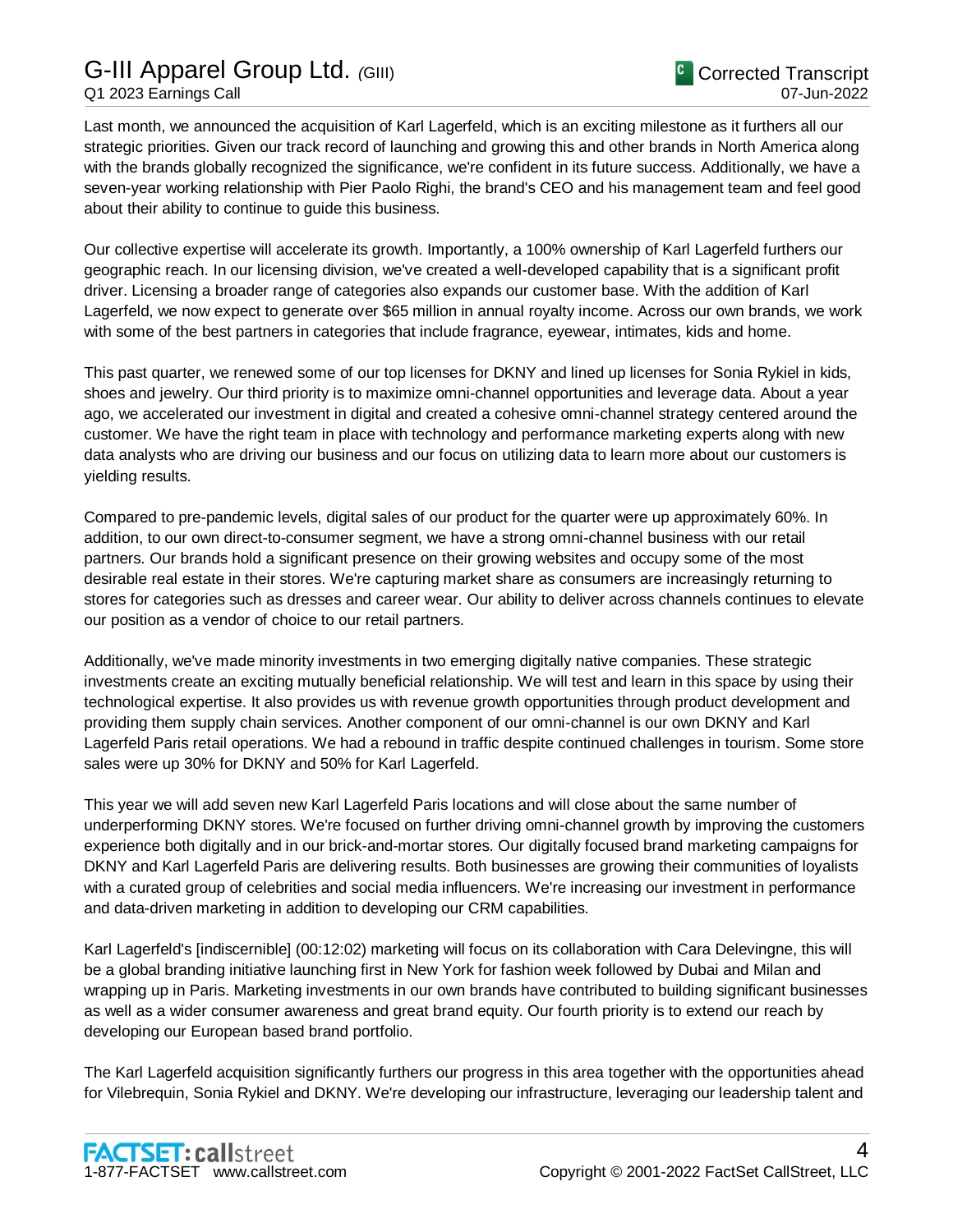creating synergies to build the solid foundation that will fuel these businesses. Additionally, Vilebrequin had a good quarter. Direct-to-consumer sales were up strong double digits compared to pre-pandemic levels and wholesale nearly doubled. We're expanding the brand's presence by adding approximately 10 company-owned and partner operated stores in Europe and in North America. We have a very strong lineup of collaborations coming for the year.

To further amplify the brand's visibility, we're in the process of acquiring and launching our first ever Vilebrequin beach club located in a prestigious vacation destination in the south of France. This will create an immersive customer experience and provide a differentiated marketing opportunity, which lends itself to franchising the concept. Looking ahead, we're expecting Vilebrequin to have a solid year.

As of 2021, recycled or recyclable materials represented 50% of the brand's collections and by 2023, we expect that figure to rise to 80%. Last year, the business launched Foundation Vilebrequin with a focus on protecting marine biodiversity, educating children on their environmental legacy and advocating for a more conscious fashion industry. This coincides with the progress we've made on our overall G-III corporate social responsibility initiatives last year.

Of note, we furthered our commitment to diversity, equity and inclusion. We're a founding member of the groundbreaking Social Justice Center at the Fashion Institute of Technology, a program that will increase opportunities for minorities coming into our industry. We also continued our partnership with the UNCF by fully funding 10 scholarships. Both initiatives include opportunities for students to gain first-hand experience here at G-III. Our 2022 CSR letters that will be posted and I encourage you to look at for more details on our efforts, it will be posted shortly.

In conclusion, we delivered better-than-expected top and bottom line results, a solid start of the fiscal year despite a challenging operating environment. Accordingly, we're raising our fourth fiscal year 2023 guidance. We now expect net sales to be approximately \$3.24 billion and non-GAAP net income per diluted share to be between \$4.40 and \$5.50. This guidance is inclusive of approximately \$140 million in net sales and approximately \$0.10 per diluted shares for our newly acquired Karl Lagerfeld brand.

With a return to normal life, we remain optimistic about our business and ability to gain market share. I'll now pass the call to Neal for a discussion of our first quarter financial results as well as guidance for our second quarter and full year fiscal 2023.

.....................................................................................................................................................................................................................................................................

## Neal S. Nackman

Chief Financial Officer & Treasurer, G-III Apparel Group Ltd.

Thank you, Morris. Our first quarter results exceeded our guidance. Net sales for the first quarter ended April 30, 2022 increased approximately 33% to \$689 million from \$520 million in the same period last year. Net sales of our wholesale operations segment increased approximately 33% to \$681 million from \$512 million last year and were up 19% compared to pre-pandemic net sales of \$571 million in the first quarter of fiscal year 2020.

Net sales of our retail operations segment were \$28 million for the first quarter up 44% compared to net sales of \$19 million in last year's first quarter.

Our gross margin percentage was 35.7% in the first quarter of fiscal 2023 compared to 37.6% in the previous year's first quarter. The gross margin percentage in the first quarter was expected to be lower in the same period last year due to the inflationary increases in our costs including increases in freight expense.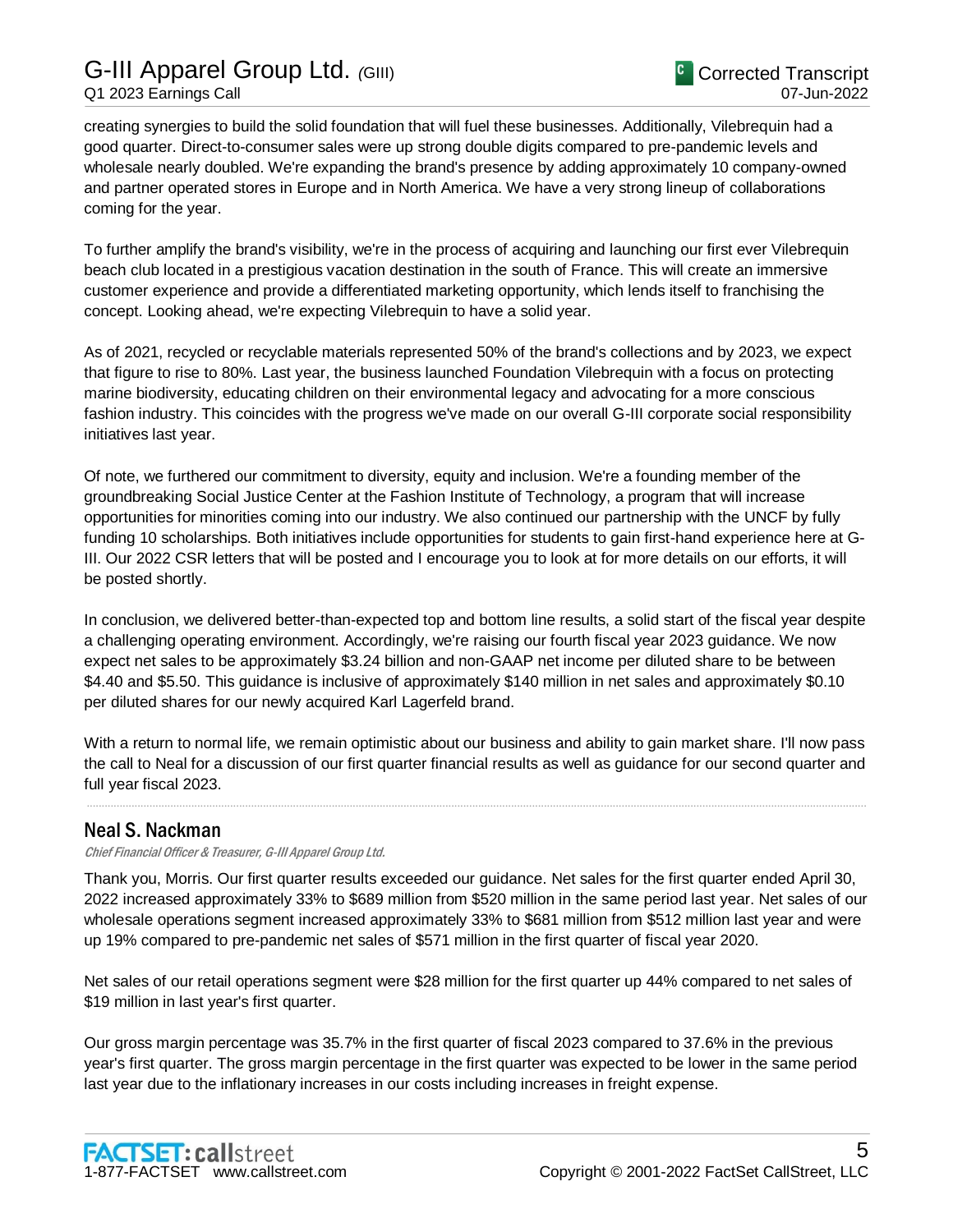Cost increases were partially offset by price increases implemented by us and improvements in the promotional environment. Wholesale operations segment gross margin percentage was 34.1% compared to 36.3% in last year's comparable quarter. The gross margin percentage in our retail operations segment was 50% compared to 50.3% in the prior year's quarter.

SG&A expenses were \$185 million in this quarter compared to \$142 million in last year's first quarter and \$202 million in the pre-COVID first quarter of fiscal 2020.

The current quarter's SG&A as a percentage of sales was 26.9% compared to 27.2% in the first quarter of last year and 31.9% in the pre-COVID first quarter.

We had larger than usual other expenses. This is mainly attributable to foreign currency translation losses primarily associated with the strength of the dollar. Large portion of these charges are associated with the Karl Lagerfeld acquisition as we accumulated euro-based funds in anticipation of the closing of the transaction.

These charges are one-time in nature and accordingly we are providing non-GAAP results this quarter to adjust for these charges for expenses related to the Karl Lagerfeld transaction and for non-cash imputed interest expense.

We expect to continue including non-GAAP results in our quarterly earnings releases for the rest of this year.

Net income for the quarter was \$30.6 million or \$0.62 per diluted share compared to \$26.3 million or \$0.53 per diluted share in last year's first quarter. Net income for the pre-pandemic first quarter of fiscal 2020 was \$12 million or \$0.24 per diluted share and included direct losses from Wilsons and Bass store operations of \$6 million or \$0.11 per share.

Non-GAAP net income per diluted share was \$0.72 per diluted share compared to \$0.56 per diluted share in last year's first quarter. Our inventory levels are up approximately 59% compared to last year as we have pulled up our production calendar in anticipation of supply chain challenges.

This increase is predominantly driven by in-transit inventory, that makes up approximately 60% of that increase. Last year's inventory levels were unusually low. As compared to pre-COVID wholesale inventory levels in the first quarter of fiscal 2020, we are up 26%.

Considering the pull up of our production calendar, we feel very good about our inventory position and its composition.

We ended the quarter in a lower net debt position of \$83 million compared to \$118 million in the prior year. We had cash and availability under our credit agreement of over \$1 billion at the close of the quarter. We believe that our liquidity and financial position provided some flexibility to take advantage of acquisition opportunities and invest in our future growth.

Subsequent to the quarter end, we funded our recently closed Karl Lagerfeld transaction with approximately \$214 million of cash on hand.

As for our guidance, as Morris indicated based on the strong demand for our product and our order book we feel good about our business giving us the confidence to raise our outlook for the year. Our raised guidance for fiscal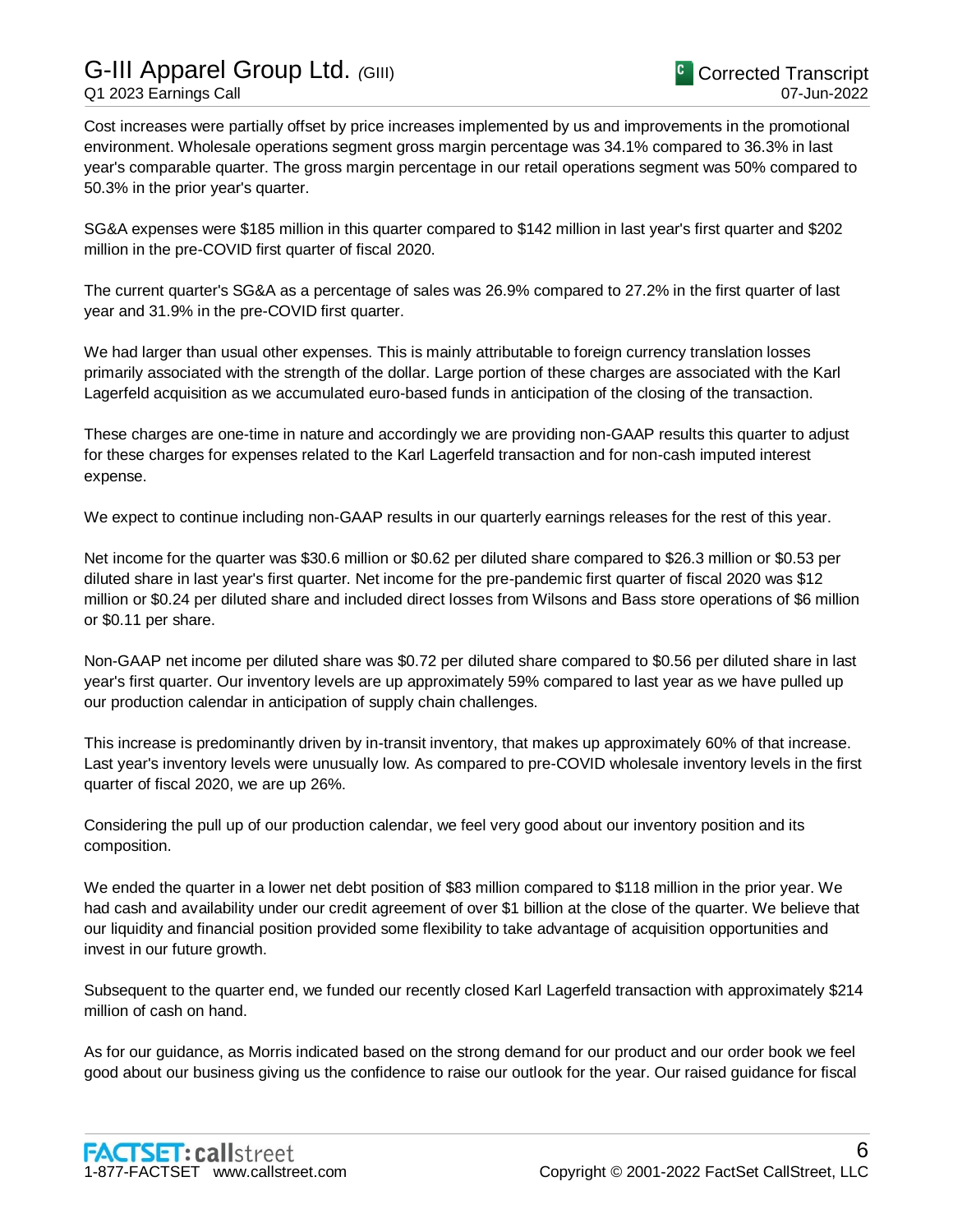year 2023 contemplates current lockdowns in China, expected increased shipping costs and delays in receipt of goods.

The guidance does not contemplate any impact from additional COVID-19 variants, significant worsening in global inflation rates or consumer sentiment.

For fiscal 2023, our guidance now includes the expected results for the newly acquired portion of the Karl Lagerfeld brand. We expect net sales to be approximately \$3.24 billion and non-GAAP net income of between \$213 million and \$223 million or between \$4.40 and \$4.50 per diluted share. This is inclusive of approximately \$140 million in net sales and approximately \$0.10 in net income per diluted share to the acquired Karl Lagerfeld brand.

This guidance compares to net sales of \$2.77 billion and non-GAAP net income of \$208 million or \$4.20 per diluted share for fiscal year 2022. Full year fiscal 2023 adjusted EBITDA is expected to be between \$360 million and \$370 million compared to adjusted EBITDA of \$350 million in fiscal 2022.

For the second quarter of fiscal year 2023, we expect net sales of approximately \$600 million compared to \$483 million in the same period of the previous year.

Non-GAAP net income for the second quarter of fiscal 2023 is expected to be between \$21 million and \$26 million or between \$0.45 and \$0.55 per diluted share. This guidance compares to non-GAAP net income of \$20 million or \$0.41 per diluted share for fiscal 2022.

Let me add some context to our modeling or the line items. The inclusion of the acquired Karl Lagerfeld results is expected to increase our gross margin and SG&A percentages as this business has a higher direct-to-consumer penetration, which generally has higher gross margins and also a higher SG&A cost base.

Accordingly, we now expect full fiscal 2023 gross margins to be up for last year's gross margins and SG&A to delever. Our second quarter will be less impacted from the acquisition since the Karl Lagerfeld business will only be reflected by us for one month during that quarter. Similar to our first quarter and as we have previously stated, we do expect to have a lower gross margin percentage for the second quarter compared to the prior year and a flattish SG&A percentage as compared to the prior year's quarter.

Then as we anniversary the increases in freight, and inflationary pressures, in the back half of last year we expect gross margins in fiscal year 2023 to be higher than fiscal 2022.

We have estimated tax rate of 26% for the balance of the year. That concludes my comments, I will now turn the call back to Morris for closing remarks.

.....................................................................................................................................................................................................................................................................

## Morris Goldfarb

Chairman & Chief Executive Officer, G-III Apparel Group Ltd.

Thank you, Neal and thank you all for joining us today. I have a minor correction, I believe that I stated that our net income per diluted share will be \$4.40 to \$5.50, actually it will be \$4.40 to \$4.50. Forgive me for the typo.

G-III has a culture of entrepreneurship, agility and flexibility with a track record of navigating through tough environments. We remain extremely focused on our strategic priorities to deliver continued long-term profitable growth, which includes driving our power brands across categories, further expanding our portfolio through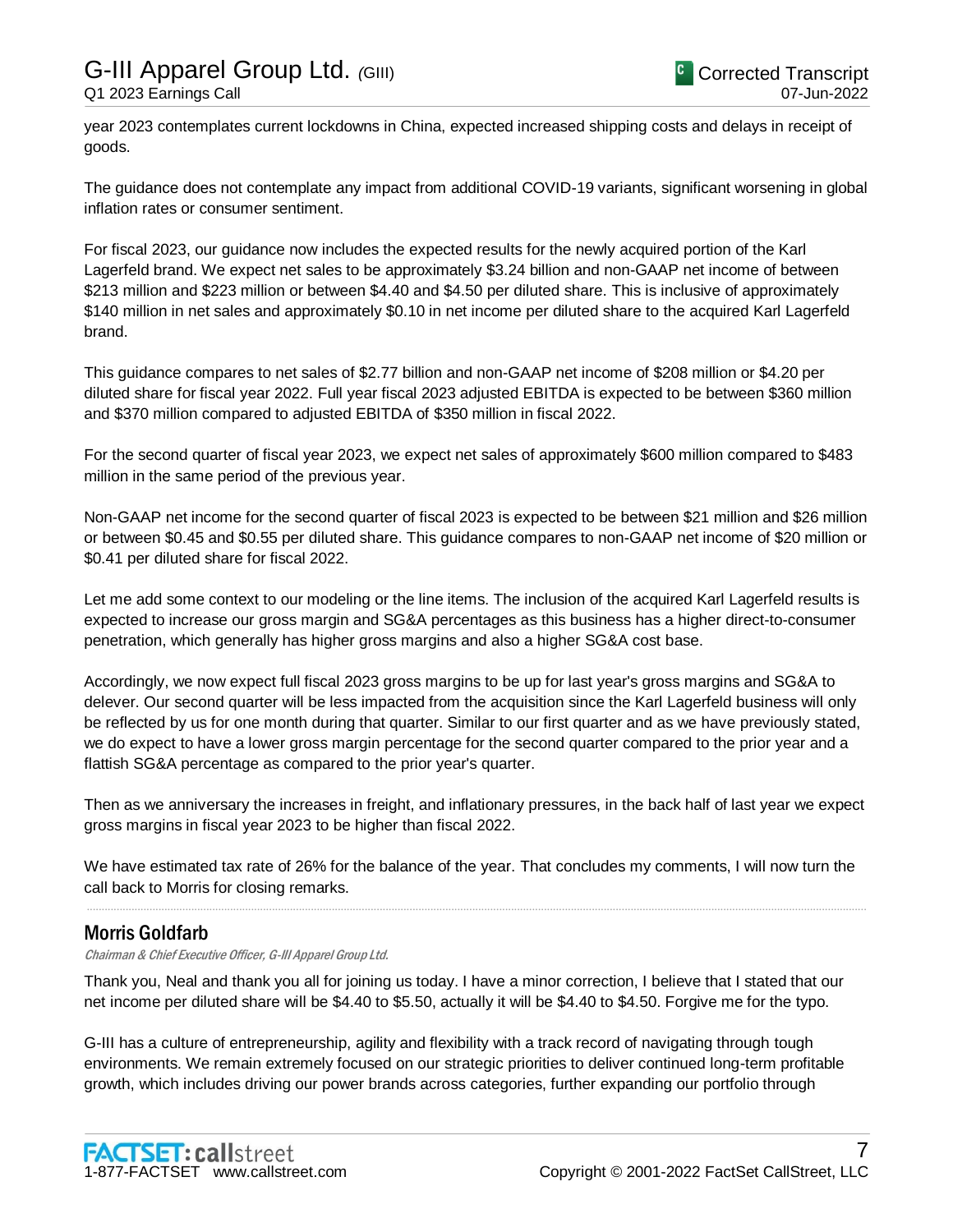ownership of brands and their licensing opportunities, extending our reach by developing our European-based brand portfolio, maximizing digital opportunities and use of data and finally continuing to innovate to stay relevant.

We're optimistic about the year and continue to believe there is tremendous opportunity to unlock the potential of our globally recognized brands and grow our business.

.....................................................................................................................................................................................................................................................................

I'd like to thank our entire G-III organization and all of our stakeholders for their continued support. Operator, we're now ready to take some questions.

## **QUESTION AND ANSWER SECTION**

**Operator**: [Operator Instructions] Our first question comes from Susan Anderson with B. Riley.

#### Alec Legg

Alec Legg<br>Analyst, B. Riley Securities, Inc.  $\bigotimes$ 

Hi, good morning Alec Legg on for Susan and nice job on the quarter and can you talk about the Karl Lagerfeld brand more in detail? What percentage historically has been wholesale versus digital or direct-to-consumer? And then what's the operating margin profile of that brand versus the rest of the enterprise?

.....................................................................................................................................................................................................................................................................

.....................................................................................................................................................................................................................................................................

#### Neal S. Nackman

Chief Financial Officer & Treasurer, G-III Apparel Group Ltd.

Yeah, with respect to the numbers the operating margin that we're anticipating this year is mid single digits. Ultimately, we think that this brand similar to the ownership and the brand we got with DKNY will actually be a mid single-digit, a mid double-digit operating margin. Again no royalties, there is a good licensing revenue stream to the business and those help enhance operating margin percentages.

In terms of the mix between direct-to-consumer, it is more direct-to-consumer probably about 60% if you look at the [indiscernible] (00:27:26) and digital penetrations. I would also point out that even with respect to the wholesale business again not paying a royalty the margins on that business are also higher than what we generally experience across our wholesale segment today.

.....................................................................................................................................................................................................................................................................

#### Morris Goldfarb

Chairman & Chief Executive Officer, G-III Apparel Group Ltd.

So, what we also have is as a license when we operated Karl Lagerfeld Paris, our distribution was limited to North America. Now that the boundaries are down, the borders are down and Karl Lagerfeld Paris will be distributed throughout the world and Karl Lagerfeld which is the Halo brand will be distributed much more aggressively in North America. So, we're going to benefit from some tremendous synergies in building this business for the future.

.....................................................................................................................................................................................................................................................................

#### Alec Legg

**Alec Legg**<br>Analyst, B. Riley Securities, Inc.  $\bigotimes$ 

Fantastic and then just a follow-up on inventory levels. I know it's up nearly 60% year-over-year but if you look at say versus 2019 it's still pretty lean because now you don't have the G.H. Bass and Wilsons stores. I guess are there any categories which you have more of and do you think the supply chain pressures and the timeline is easing?

.....................................................................................................................................................................................................................................................................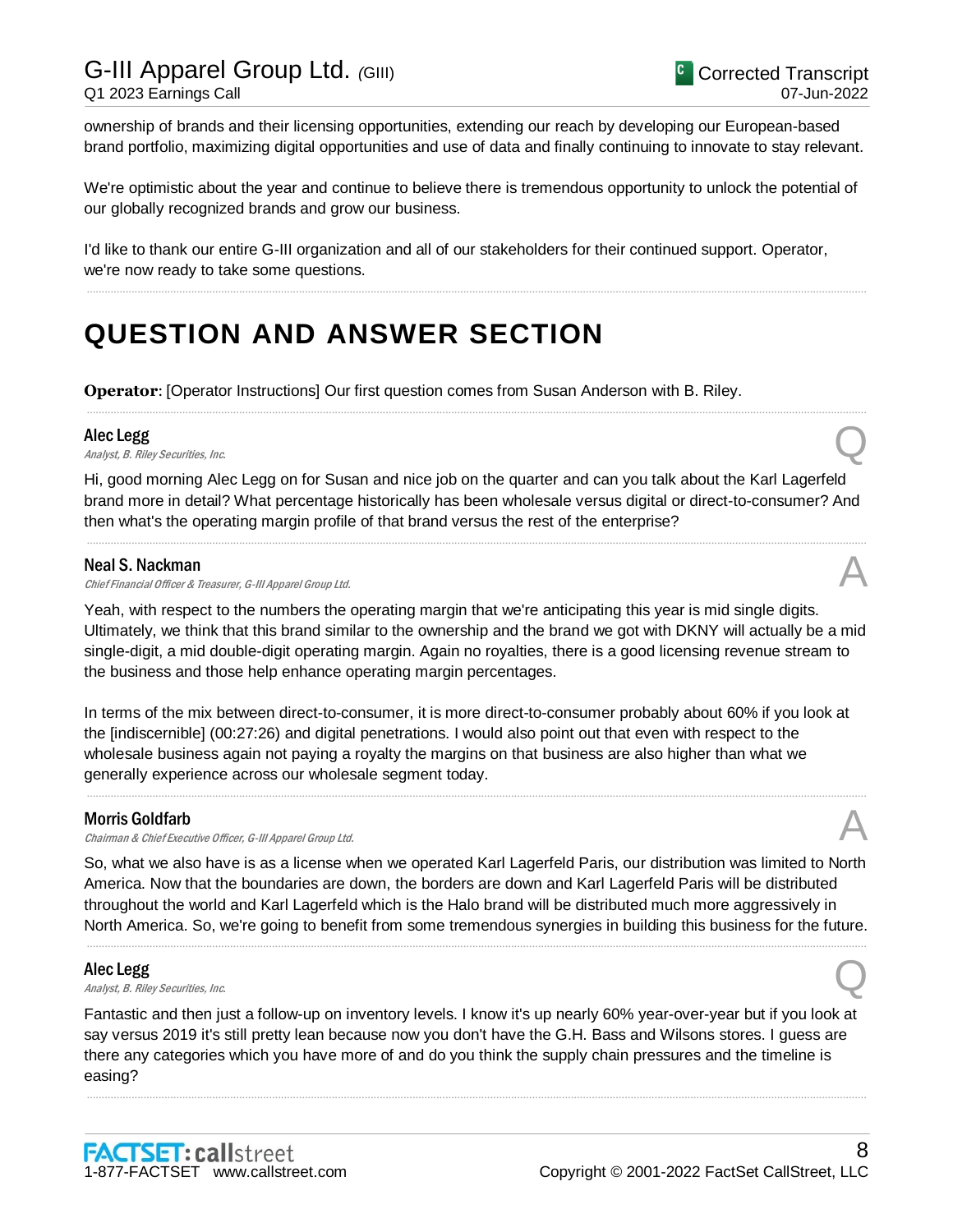#### Morris Goldfarb

Chairman & Chief Executive Officer, G-III Apparel Group Ltd.

So our inventories are well balanced as I discussed earlier in our presentation. We pivoted as we saw our casual wear and pandemic apparel slowdown. We modified our inventory mix and brought back the more polished in career wear balance to what it needed to be.

So, our inventories are in good shape as far as maybe what I would like a little bit more of career wear is in high demand and we're in short supply that we're correcting that and our dress inventory could be at a higher level. So, I think we're well balanced for the future, our [indiscernible] (00:29:33) inventory is coming in earlier than ever. We wanted to get out of the way of supply chain issues both delays at the port and container delays. So, we took that opportunity and brought our -- some of our containers in earlier. There is a tremendous amount -- half of our inventory, still resides at the ports, it's not all being cleared, it's not as if it's been sitting in the warehouse for a long time, most of – a good deal of it is still not in the warehouse and our order book is up significantly.

.....................................................................................................................................................................................................................................................................

.....................................................................................................................................................................................................................................................................

.....................................................................................................................................................................................................................................................................

.....................................................................................................................................................................................................................................................................

#### Alec Legg

Alec Legg<br>Analyst, B. Riley Securities, Inc.  $\bigotimes$ 

Fantastic. Hopefully, the inventory can make its way to the consumer soon and best of luck for the rest of the year.

#### Morris Goldfarb

Chairman & Chief Executive Officer, G-III Apparel Group Ltd.

Thank you, very much. Thanks for your questions.

**Operator**: The next question comes from Jay Sole with UBS.

Hi, good morning. This is [indiscernible] (00:30:27) on behalf of Jay Sole, thanks for taking our question. I wanted to ask about the gross margin. I believe you mentioned you expected to be higher for the full fiscal year. So I was wondering if you could elaborate a little bit more on the puts and takes and how should we think about that trajectory for Q2 and the rest of the quarters? And then maybe if you could comment a little bit about the performance in Tommy Hilfiger and Calvin Klein, how have these brands performed with whole shift also more towards [ph] dress in fashion in a way from (00:31:05) casual? Thank you.

.....................................................................................................................................................................................................................................................................

#### Neal S. Nackman

Chief Financial Officer & Treasurer, G-III Apparel Group Ltd.

Sure, as we've been saying this is a year of much higher inflationary pressures that includes the freight category. We started to see those hit us last year towards the end of the year. So when we anniversary the back half of that, we will have that a little bit in the rearview mirror. We have lifted prices, we selectively lifted prices last year. It's been more robust in terms of the price lift that we've done this year to offset those increases and while we do see so many pressure in general on gross margins as a result of those cost inputs. We think we're managing through that process very well.

.....................................................................................................................................................................................................................................................................

### Morris Goldfarb

Chairman & Chief Executive Officer, G-III Apparel Group Ltd.





Q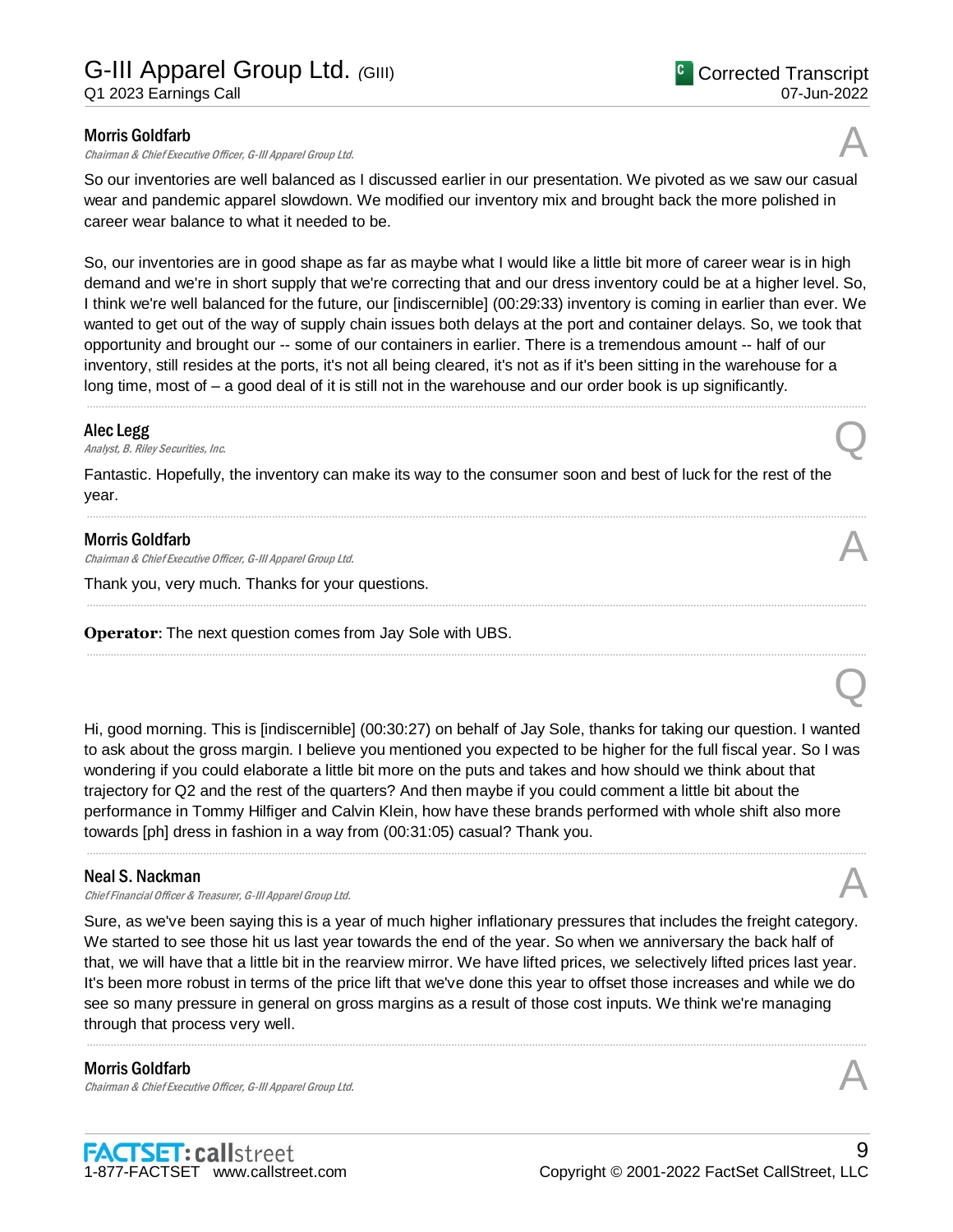## G-III Apparel Group Ltd. *(*GIII)

Q1 2023 Earnings Call

Q

As it relates to both Tommy and Calvin Klein, I think you know we produce most of the woman's apparel for both brands and we're limited to distribution in North America and our business is quite good. Both brands are performing very well. There is high demand for pretty much in all category, there is a little bit of a slowdown in the casual side of it but the polished part of the business is exceptionally good. No slowdown in Tommy and Calvin Klein at all, those are great brands for us. Thank you, [indiscernible] (00:32:31), thanks for your question.

.....................................................................................................................................................................................................................................................................

.....................................................................................................................................................................................................................................................................

.....................................................................................................................................................................................................................................................................

Thank you.

**Operator**: Our next question comes from Dana Telsey with Telsey Advisory Group.

## Dana Lauren Telsey **Dana Lauren Telsey**<br>Analyst, Telsey Advisory Group LLC  $\mathcal{Q}$

Hi, everyone and nice to see the progress. As you think about the order book going into the fourth quarter and just the balance of the year, what are you seeing, is it different in terms of how department stores are ordering or what they are ordering for the balance of the year? And then Morris, any perspective on international versus domestic reach of the brands and how they are progressing? Thank you.

.....................................................................................................................................................................................................................................................................

#### Morris Goldfarb

Chairman & Chief Executive Officer, G-III Apparel Group Ltd.

Thank you, Dana. Department stores are managing their inventory differently than the past. The margins that they are working with are significantly better and their focus is turn on inventory versus a surplus of inventory. There is a benefit to all of that, there are less promotions, promotions are done, product is put on sale not nearly as often as pre-pandemic era and we're accommodating the needs of the department store where brick-and-mortar is picked up and digital business has slowed down a little bit. But the balance is good and the profile of how the product is merchandised and less promotions leave us comfortable that we are able to raise our prices to accommodate a little bit of what we're going through on inflation and it's proving out, our average unit retails are up and strategy is not a bad one for us.

As it relates to international, we don't have distribution as I said earlier for our Calvin Klein or Tommy Hilfiger internationally, but we finally have a strong platform of our own brands that are distributable throughout the world and we are now with the acquisition of Karl Lagerfeld have a significant platform that will achieve scale over time. Vilebrequin is very special, it's a high-end, it's probably the most status swimwear brand, men swimwear brand in the world and that has got limited distribution, it's in every high-end resort in the world doing well margins are exceptionally well. We've got great plans for that in the future internationally.

And Lagerfeld as I said this acquisition gives us great exposure with both the premium brand as well as the diffusion piece which is Karl Lagerfeld Paris. There are stores that Karl Lagerfeld Paris might be better suited for in Europe and we're seeing great opportunities with that, not to leave out DKNY, we're creating a major footprint with DKNY throughout the world. So G-III as a resource globally will be significant in the years to come, so thank you Dana. Thank you for your questions.

.....................................................................................................................................................................................................................................................................

## Dana Lauren Telsey **Dana Lauren Telsey**<br>Analyst, Telsey Advisory Group LLC  $\mathcal{Q}$

Thank you.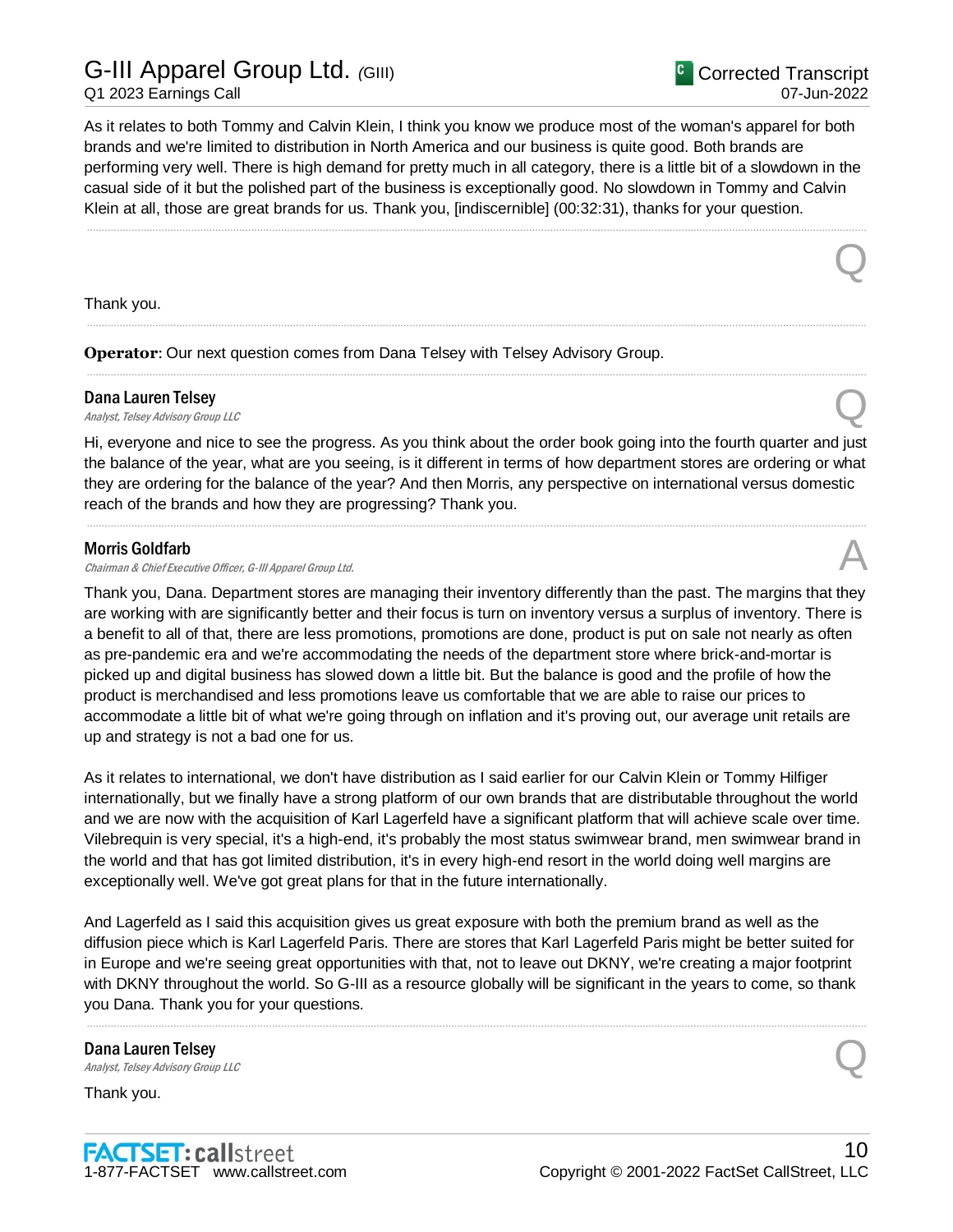Q

Q

Q

**Operator**: [Operator Instructions] Our next question is a follow-up question from Jay Sole with UBS.

Hi, thanks for taking my question again. I just wanted to follow-up on Karl Lagerfeld acquisition, I think you mentioned earlier that you are anticipating this business to be in mid-single digit operating margin and then it could reach a mid double-digit operating margin, I mean I just wanted to ask what are you considering in terms of the timeframe for that in terms of like the outyears or what's the timeline that you are considering for the improvement in the margins in this business? Thank you.

.....................................................................................................................................................................................................................................................................

.....................................................................................................................................................................................................................................................................

#### Neal S. Nackman

Chief Financial Officer & Treasurer, G-III Apparel Group Ltd.

Yeah, look, I don't think that we want to be that specific on it, but we do expect these margins to improve quickly in the short term.

.....................................................................................................................................................................................................................................................................

.....................................................................................................................................................................................................................................................................

Got it, thank you.

#### Morris Goldfarb

Chairman & Chief Executive Officer, G-III Apparel Group Ltd.

We're improving supply chain, the scale of the business has changed. There certainly will be improvements in margin and contrary to Neal I am going to take my chances and tell you that it's a short-term improvement - short-term calendar, it'll improve very quickly.

.....................................................................................................................................................................................................................................................................

.....................................................................................................................................................................................................................................................................

.....................................................................................................................................................................................................................................................................

Got it, thank you very much.

**Operator**: And I'm not showing any further questions at this time. I would like to turn the call back over to our host for any closing remarks.

## Morris Goldfarb

Chairman & Chief Executive Officer, G-III Apparel Group Ltd.

Thank you all. Thank you for your questions and your continued support. Thank you very much. Have a good day. .....................................................................................................................................................................................................................................................................

**Operator**: Ladies and gentlemen, that concludes today's presentation. You may now disconnect and have a wonderful day.